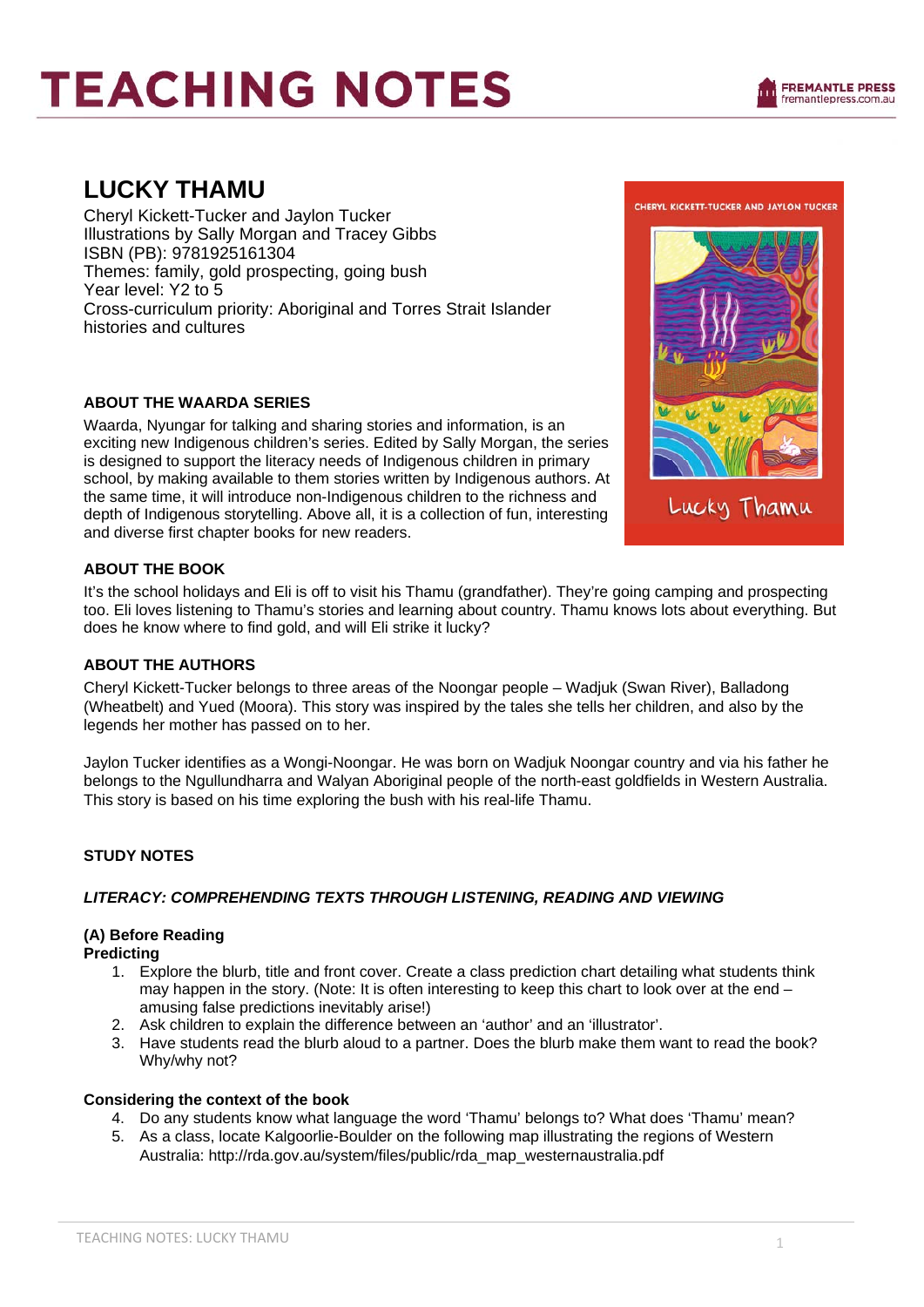- 6. *Ten-year-old Eli was a Noongar-Wongi kid. His mum was a Noongar from the south-west of Western Australia and his dad was a Wongi from the north-eastern Goldfields.* (pp. 5–6). Look at the map of Western Australia on page 47 and locate Noongar Country and Wongutha Country.
- 7. *Lucky Thamu* is set in Wongutha Country near Kalgoorlie. Have any students in your class visited Kalgoorlie? Create a list of similarities and differences between Kalgoorlie and the town/city in which your school is located.
- 8. Have students research the history and culture of the Aboriginal traditional owners of the area where you live (cross-curricular link: Technologies – ICT). You may like to use the following headings:
	- a. Name of Aboriginal group
	- b. Geographic area
	- c. Laws
	- d. Spiritual beliefs
	- e. Traditional diet
	- f. Shelter
	- g. Hunting/gathering tools and techniques

#### **(B) During Reading**

#### **Comprehension strategies**

*Lucky Thamu* can be used for several different reading sessions including:

- Modelled reading as a whole class
	- Shared reading in student pairs
	- Guided reading in small groups
- Independent reading

Comprehension strategies to practise (Y2 to 3)

- Sounding out words aloud (not only in your head)
- Phonics (blending and segmenting)
- Using illustrations to help predict unknown words
- Predicting words by recognising familiar letter patterns
- Re-reading to crosscheck graphophonic information

Comprehension strategies to practise (Y3 to 5)

- Slowing reading rate for comprehension
- Self-monitoring for understanding
- Inferring
- **Summarising**
- Identifying key ideas/themes

#### **Expanding vocabulary**

Some students may be unfamiliar with some of the Noongar and Wongutha (Wongi) terminology incorporated throughout the story. Have them record the meanings of the following words in a table like the one below.

| <b>First Mention</b> | Word          | <b>Meaning</b> |
|----------------------|---------------|----------------|
| p. 6                 | bunthar       | look out       |
| p. 6                 | moorditj      | solid          |
| p. 6                 | inni          | yes            |
| p. 6                 | thamu         | grandfather    |
| p. 6                 | garbarli      | grandmother    |
| p. 7                 | burnna yurral | red dirt       |
| p. 10                | oohba         | kiss           |
| p. 11                | dyuwarr       | dry sticks     |
| p. 15                | curangu       | crow           |
| p. 26                | yor           | wind break     |
| p. 26                | waru          | fire           |
| p. 26                | marlu         | kangaroo       |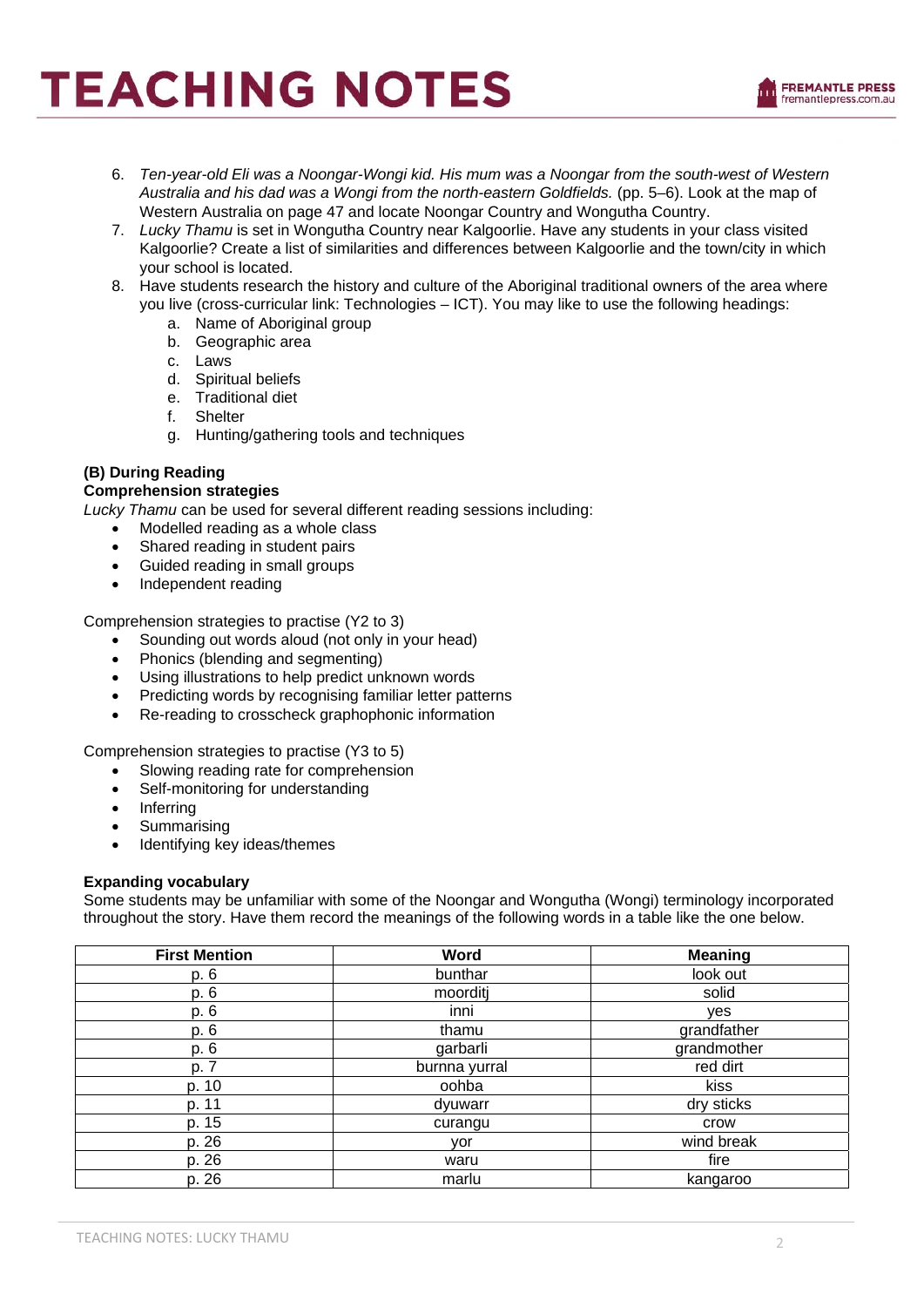

| ົ<br><u>_</u>      | bungarra | racehorse goanna |
|--------------------|----------|------------------|
| $\sim$<br><u>_</u> | buntha   | watch out        |
| . 34               | mvee     | food             |
| ρ. 36              | warda    | wood             |

#### **Comprehension questions**

- 9. Why is Kalgoorlie called 'Karguli' by the local Aboriginal people? (p. 7)
- 10. How long does it take Eli to drive from Perth to Kalgoorlie? (p. 8)
- 11. *Eli always paid great attention when Thamu spoke because his stories helped Eli understand his part in the family and his role in looking after others, his land and his culture.* (p. 12) In what ways do you think Thamu's stories help Eli understand such things?
- 12. *On the back were two jerry cans full of fresh water because you can't go bush without water some food and swags.* (p. 19)
	- a. What does the phrase 'go bush' mean?
	- b. What are 'jerry cans'?
	- c. What are 'swags'?
- 13. *'Thamu is the greatest storyteller ever!' thought Eli ...* (p. 28)
	- a. What do you think makes a great storyteller?
	- b. What are some ways you can make storytelling more exciting? In groups of four, have students brainstorm a list (e.g. varying your volume and expression, incorporating different accents, speaking slowly and clearly, using sound effects, visual aids and props).
	- c. In the same group of four, have students take turns to be the storyteller, sharing a tale about a special place their own family likes to visit (like Eli and Thamu like to journey to White Rabbit Patch). Students should be encouraged to incorporate one or more of the suggestions above to make their story engaging for listeners.
- 14. *For the best part of the day, Eli walked alongside Thamu who showed him how to speck for gold. This involved lots of walking and looking on the ground for special rocks*. (p. 31) Research the process of 'specking' or 'gold prospecting'*.* What does it involve?

#### **Discussion: visual art as a storytelling medium**

- 15. What do the illustrations add to the story? Do you think it would be just as engaging without them? Why/why not?
- 16. What style has the illustrator used to draw the characters realistic, cartoon, artistic, fantasy? Why do you think this is?
- 17. Where has the illustrator positioned objects on the page and what effect does this create?

#### *LITERACY: COMPOSING TEXTS THROUGH SPEAKING, WRITING AND CREATING*

#### **(C) After Reading**

#### **Spelling and vocabulary**

- 18. Have children practise the correct spelling of common sight words included in the book e.g. *the, and, we, are, you, for, in, all, when, our, your, family, food, my, end, than, any, about, his, name, time, most, much, him, even, day, end, only, really, from, their, home, they, little, to, look, wanted, that, very, come, could, still, over, off, be, big.*
- 19. Use the book as a resource for teaching the correct spellings of long vowel sounds and diphthongs present in the story. For example:
	- a. long vowel sounds ee, ea, e-e, y, ay, o-e, ow
	- b. diphthongs ou, aw, au, oy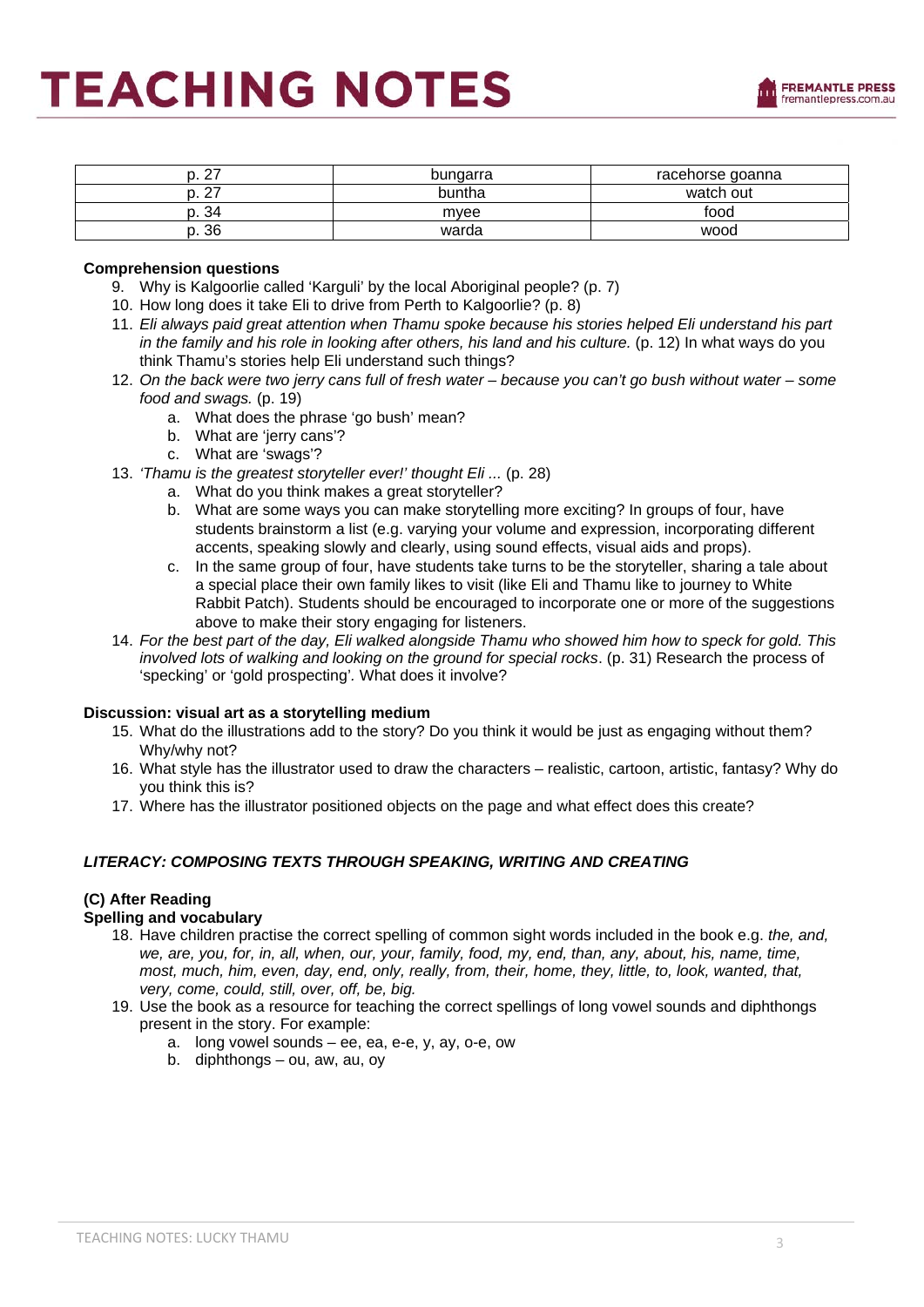- 20. Have students keep a personal dictionary (adding new words they encounter under the letter of the alphabet with which they start). Students can then refer back to this resource to spell the word correctly in their own creative story writing. Have students add the following words to their personal dictionaries as they read in small groups:
	- adventure
	- boomerang
	- burrows
	- campfire
	- colourful
	- creek
	- damper
	- determined
	- disappear
	- embers
- excitement
- explore
- favourite
- gold
- heavy
- hobby
- hole
- jumped
	- lucky charm
	- marshmallows
- nugget
- pesky
- prospect
- rabbit
- radiated
- speck
- stomach
- **storyteller**
- warren
- yarns
- 

#### **Recount writing**

21. Have students write a recount of the events in *Lucky Thamu* paying careful attention to sequencing and simple punctuation (full stops and capital letters).

#### **Creative writing: practising simple punctuation, planning, editing and redrafting**

Invite students to choose one of the following ideas to plan and draft a short story:

- 22. Imagine you are about to embark on a camping trip with family and friends. Where will you go? Who will you invite? Will you sleep under the stars like Eli and Thamu, or will you sleep in a tent? What kinds of food will you eat? What kinds of games will you play? Write a short story about your camping adventure!
- 23. Write a short story about prospecting for gold. What tools will you use and where will you look? Will you strike it rich, or go home empty-handed?
- 24. Do you have a lucky charm? Write a short story about how a lucky charm has brought you good luck, or how an unlucky charm has brought you misfortune!
- 25. Eli treasures spending time with his Thamu. Write a short story about a special time you have shared with your own thamu (grandfather) or garbarli (grandmother).

Grammatical elements to explore in the narrative genre:

- past tense
- descriptive language to create imagery adjectives
- connectives

Punctuation skills to model, practise and assess:

- capital letters
- full stops
- question marks
- speech marks (appropriate for more advanced writers)

The writing sequence:

- *Modelled writing* (teacher only) the teacher 'thinks aloud' as he/she writes a story on the whiteboard while the class watch.
- *Shared writing* the teacher has the pen and continues to 'think aloud', but also asks for children's input and ideas. Children are invited to come and help write/make corrections on the whiteboard.
- *Guided writing* children can plan their writing in pairs using a narrative planning sheet with the following subheadings: character description, setting, conflict, climax, resolution.
- *Independent writing* children write their own piece and engage in editing and redrafting.
- *Presentation to audience* children create an illustration to accompany their story and share with one another in small groups.
- *Editing: you be the teacher!* students swap their draft with a partner. Partners correct spelling/punctuation in a red.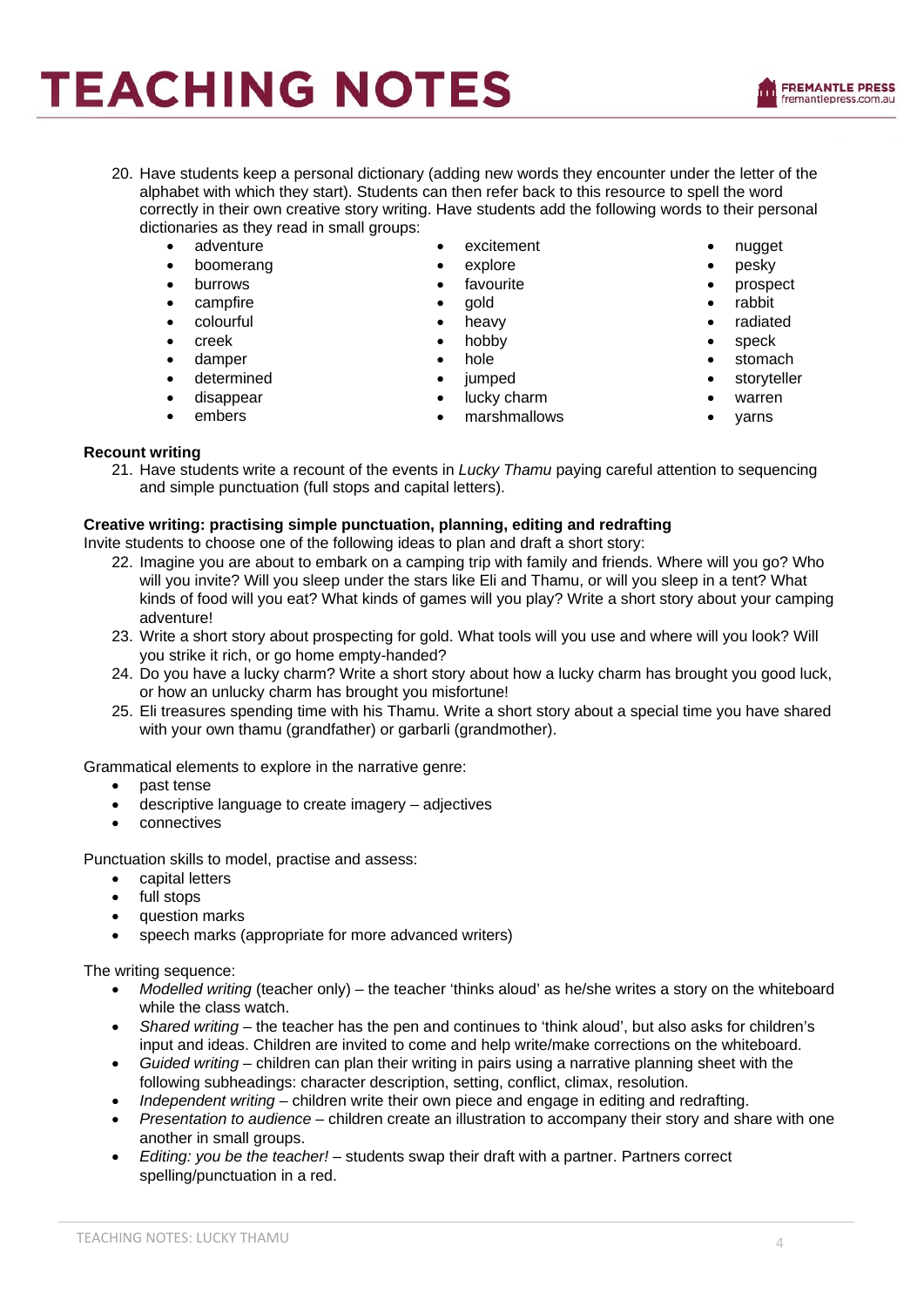

#### **Diary Writing**

26. Imagine you have gone back in time to the Western Australian Gold Rush of the 1890s. Research the living conditions for miners. Write a diary entry about a day in the life of a miner prospecting for gold!

#### **Report writing**

- 27. Research and write a report on the Western Australian Gold Rush of the 1890s using the following subheadings:
	- a. Who was involved?
	- b. When did it happen?
	- c. Where did it happen?
	- d. Why did it begin?
	- e. How was gold located/extracted for profit? (Note: there were several methods)
	- f. Why did the rush end?
	- g. How is gold mined in Australia today?

#### **Speaking and listening**

- 28. *'Thamu is the greatest storyteller ever!' thought Eli ...* (p. 28)
	- a. What do you think makes a great storyteller?
	- b. What are some ways you can make storytelling more exciting? In groups of four, have students brainstorm a list (e.g. varying your volume and expression, incorporating different accents, speaking slowly and clearly, using sound effects, visual aids and props).
	- c. In the same group of four, have students take turns to be the storyteller, sharing a tale about a special place their own family likes to visit (like Eli and his Thamu like to visit White Rabbit Patch). Students should be encouraged to incorporate one or more of the suggestions above to make their story engaging for listeners.

#### *CROSS-CURRICULAR LINKS*

#### **History and Geography**

- 29. Have students research the history and culture of the Aboriginal traditional owners of the area where you live (cross-curricular link: Technologies – ICT). You may like to use the following headings:
	- a. Name of Aboriginal group
	- b. Geographic area
	- c. Laws
	- d. Spiritual beliefs
	- e. Traditional diet
	- f. Shelter
	- g. Hunting/gathering tools and techniques
- 30. Research the history of gold prospecting in Australia and America. Write a report comparing and contrasting the Western Australian gold rush to that of Northern California.

#### **Art**

31. Research famous Indigenous artists from Kalgoorlie-Boulder. Arrange a visit to an artwork exhibited in your state gallery. Create class artworks that allow children to experiment with the subject matter and techniques modelled.

#### **Science**

- 32. Research the properties and uses of gold using the following website: www.australianminesatlas.gov.au/education/fact\_sheets/gold.html
- 33. How is gold mined and used in Australia today?
- 34. Make your own metal detector and explore your school in search of gold! (see www.sciencekids.co.nz/videos/howto/metaldetector.html)